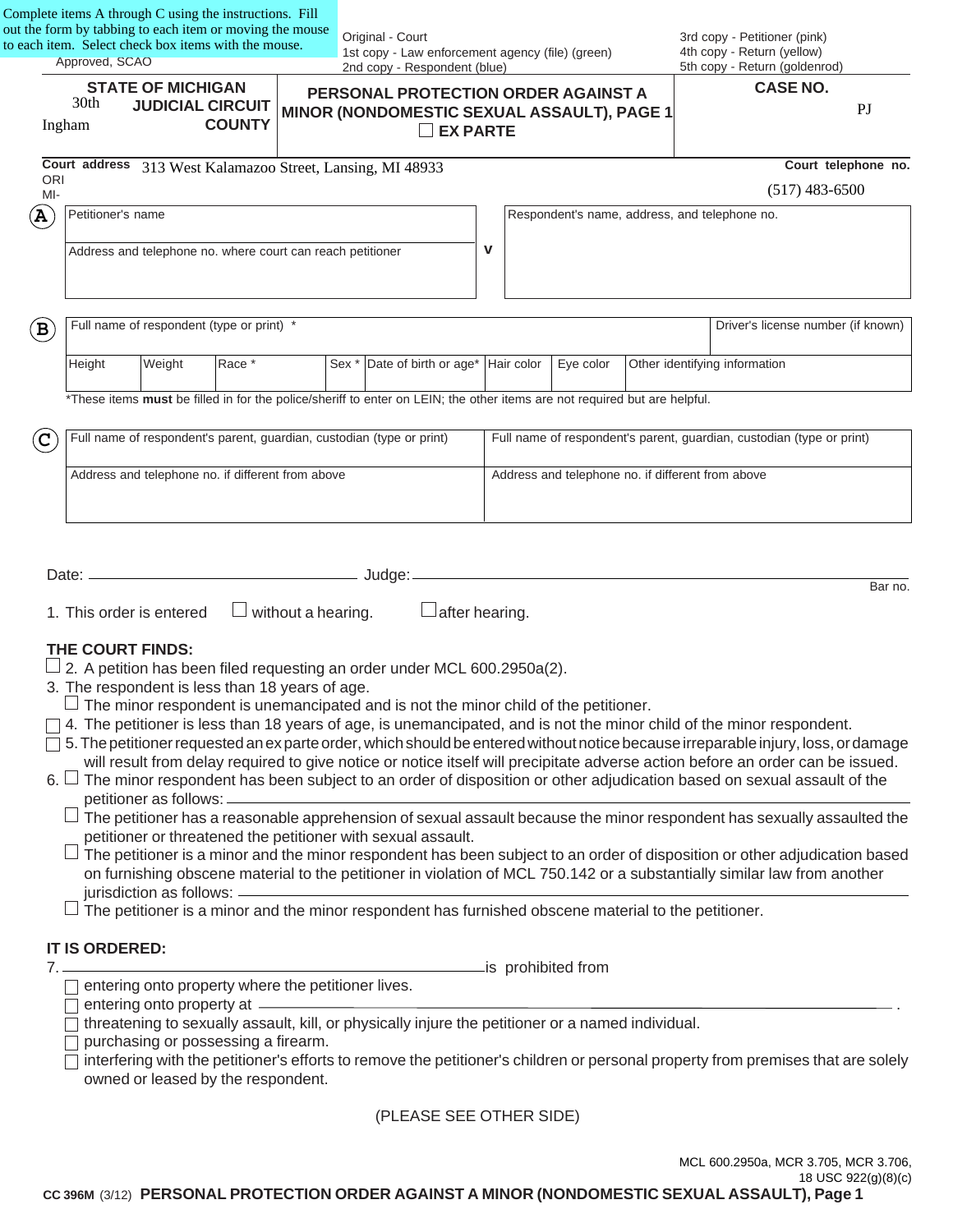#### **JUDICIAL CIRCUIT COUNTY** 30th

### **PERSONAL PROTECTION ORDER AGAINST A STATE OF MICHIGAN CASE NO.** The MINOR (NONDOMESTIC SEXUAL ASSAULT), PAGE 2<br>Ingham **COUNTY** MINOR (NONDOMESTIC SEXUAL ASSAULT), PAGE 2 **EX PARTE**

**v**

|               | Court address 313 West Kalamazoo Street, Lansing, MI 48933 | Court telephone no. |
|---------------|------------------------------------------------------------|---------------------|
| $\sim$ $\sim$ |                                                            |                     |

ORI MI-

|                  | Court telephone no |  |
|------------------|--------------------|--|
| $(517)$ 483-6500 |                    |  |

Petitioner's name **Respondent's name** Respondent's name

- **IT IS FURTHER ORDERED:** 7. (continued from page 1)
	- $\Box$  interfering with the petitioner at the petitioner's place of employment or education, or engaging in conduct that impairs the petitioner's employment or educational relationship or environment.
	- $\Box$  following the petitioner or appearing within the petitioner's sight.
	- $\Box$  approaching or confronting the petitioner in a public place or on private property.
	- $\Box$  appearing at the petitioner's workplace or residence.
	- $\Box$  entering onto or remaining on property owned, leased, or occupied by the petitioner.
	- $\Box$  contacting the petitioner by telephone.
	- $\Box$  sending mail or electronic communications to the petitioner.
	- $\Box$  placing an object on or delivering an object to property owned, leased, or occupied by the petitioner.
	- $\Box$  posting an electronic message with the intent to cause others to contact the petitioner in a way that would make the petitioner feel terrorized, frightened, intimidated, threatened, harassed, or molested.
	- $\Box$  any other specific act or conduct that imposes upon or interferes with the petitioner's personal liberty or that causes a reasonable apprehension of violence or sexual assault, as follows:
- 8. a. If the minor respondent is 17 years of age or more, violation of this order subjects the minor respondent to immediate arrest and to the civil and criminal contempt powers of the court. If found guilty of a violation, the respondent shall be imprisoned for not more than 93 days and may be fined not more than \$500.00.
	- b. If the minor respondent is less than 17 years of age, violation of this order subjects the minor respondent to immediate apprehension or being taken into custody. If found guilty of a violation, the respondent shall be subject to the dispositional alternatives listed in MCL 712A.18.
- 9. **This order is effective when signed, enforceable immediately, and remains in effect until** . This order is enforceable anywhere in this state by any law enforcement agency when signed by a judge, and upon service, may also be enforced by another state, an Indian tribe, or a territory of the United States.If the minor respondent violates this order in a jurisdiction other than this state, the minor respondent is subject to enforcement and penalties of the state, Indian tribe, or United States territory under whose jurisdiction the violation occurred.
- 10. The court clerk shall file this order with who will enter it into the LEIN. Name of law enforcement agency
- 11. For an ex parte order, the minor respondent may file a motion to modify or terminate the order within 14 days after being served with or receiving actual notice of the order. Forms and instructions are available from the clerk of the court.
- 12. A motion to extend the order must be filed 3 days before the expiration date in item 9 or a new petition must be filed.
- 13. Other:

Date and time issued Judge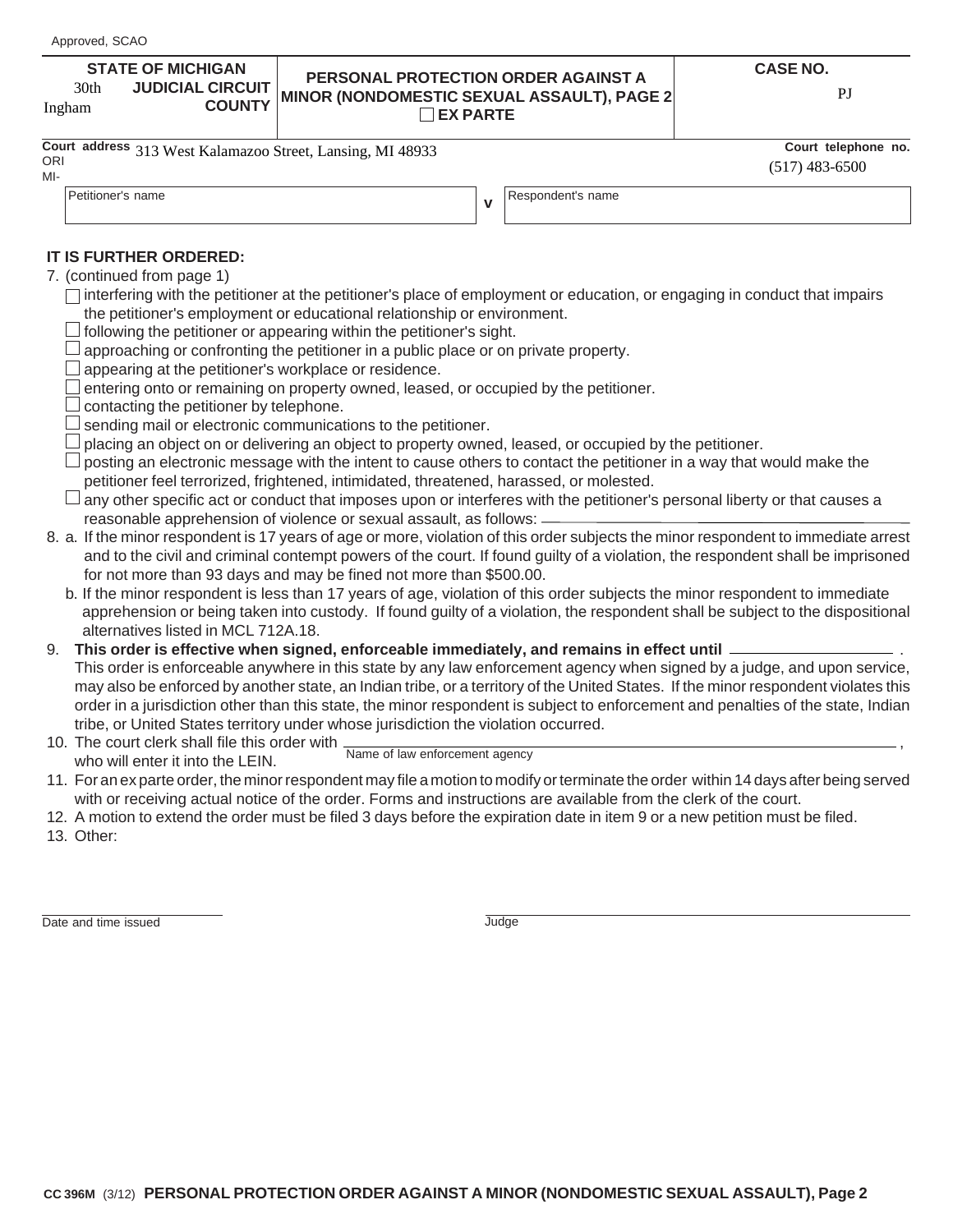**PROOF OF SERVICE**

**Personal Protection Order Against a Minor (Nondomestic Sexual Assault)** Case No. PJ

**TO PROCESS SERVER:** You must serve the personal protection order against a minor and file proof of service with the court clerk. If you are unable to complete service, you must return this original and all copies to the court clerk.

### **CERTIFICATE / AFFIDAVIT OF SERVICE / NONSERVICE**

**OR**

**OFFICER CERTIFICATE AFFIDAVIT OF PROCESS SERVER** I certify that I am a sheriff, deputy sheriff, bailiff, appointed court officer, or attorney for a party [MCR 2.104(A)(2)], and that: (notary not required)

Being first duly sworn, I state that I am a legally competent adult who is **not** a party or an officer of a corporate party, and that: (notary required)

 $\Box$  I served a copy of the personal protection order against a minor by:

 $\Box$  personal service  $\Box$  registered mail, delivery restricted to the respondent and the parent(s), guardian(s), or custodian(s) of the respondent (return receipt attached) on:

| Name of respondent                | Complete address of service | Day, date, time |
|-----------------------------------|-----------------------------|-----------------|
|                                   |                             |                 |
| Name of parent/guardian/custodian | Complete address of service | Day, date, time |
| Name of parent/guardian/custodian | Complete address of service | Day, date, time |
| Law enforcement agency            | Complete address of service | Day, date, time |

 $\Box$  I have personally attempted to serve a copy of the personal protection order against a minor on the following respondent and have been unable to complete service.

| Respondent's name | Complete address of service |
|-------------------|-----------------------------|
|                   |                             |

I declare that the statements above are true to the best of my information, knowledge, and belief.

| Service fee                                           | Miles traveled Fee |      |                                                                      | Name (type or print)                                                                          |                   |  |
|-------------------------------------------------------|--------------------|------|----------------------------------------------------------------------|-----------------------------------------------------------------------------------------------|-------------------|--|
| \$                                                    |                    | \$   |                                                                      |                                                                                               |                   |  |
| Incorrect address fee                                 | Miles traveled Fee |      | <b>TOTAL FEE</b>                                                     | Signature                                                                                     |                   |  |
| \$                                                    |                    | \$   | \$                                                                   |                                                                                               |                   |  |
|                                                       |                    |      |                                                                      | <b>Title</b>                                                                                  |                   |  |
|                                                       |                    |      |                                                                      |                                                                                               |                   |  |
| Subscribed and sworn to before me on _____            |                    |      |                                                                      | Ingham                                                                                        | County, Michigan. |  |
|                                                       |                    | Date |                                                                      |                                                                                               |                   |  |
|                                                       |                    |      | My commission expires: ___________________________________Signature: |                                                                                               |                   |  |
|                                                       | Date               |      |                                                                      | Deputy court clerk/Notary public                                                              |                   |  |
| Notary public, State of Michigan, County of _________ |                    |      |                                                                      |                                                                                               |                   |  |
|                                                       |                    |      |                                                                      |                                                                                               |                   |  |
| <b>ACKNOWLEDGMENT OF SERVICE</b>                      |                    |      |                                                                      |                                                                                               |                   |  |
|                                                       |                    |      |                                                                      |                                                                                               |                   |  |
|                                                       |                    |      |                                                                      | I acknowledge that I have received a copy of the personal protection order against a minor on |                   |  |
|                                                       |                    |      |                                                                      |                                                                                               |                   |  |
|                                                       |                    |      |                                                                      |                                                                                               |                   |  |
| Day, date, time                                       |                    |      |                                                                      | Signature of respondent                                                                       |                   |  |

Signature of respondent's parent/guardian/custodian Signature of respondent's parent/guardian/custodian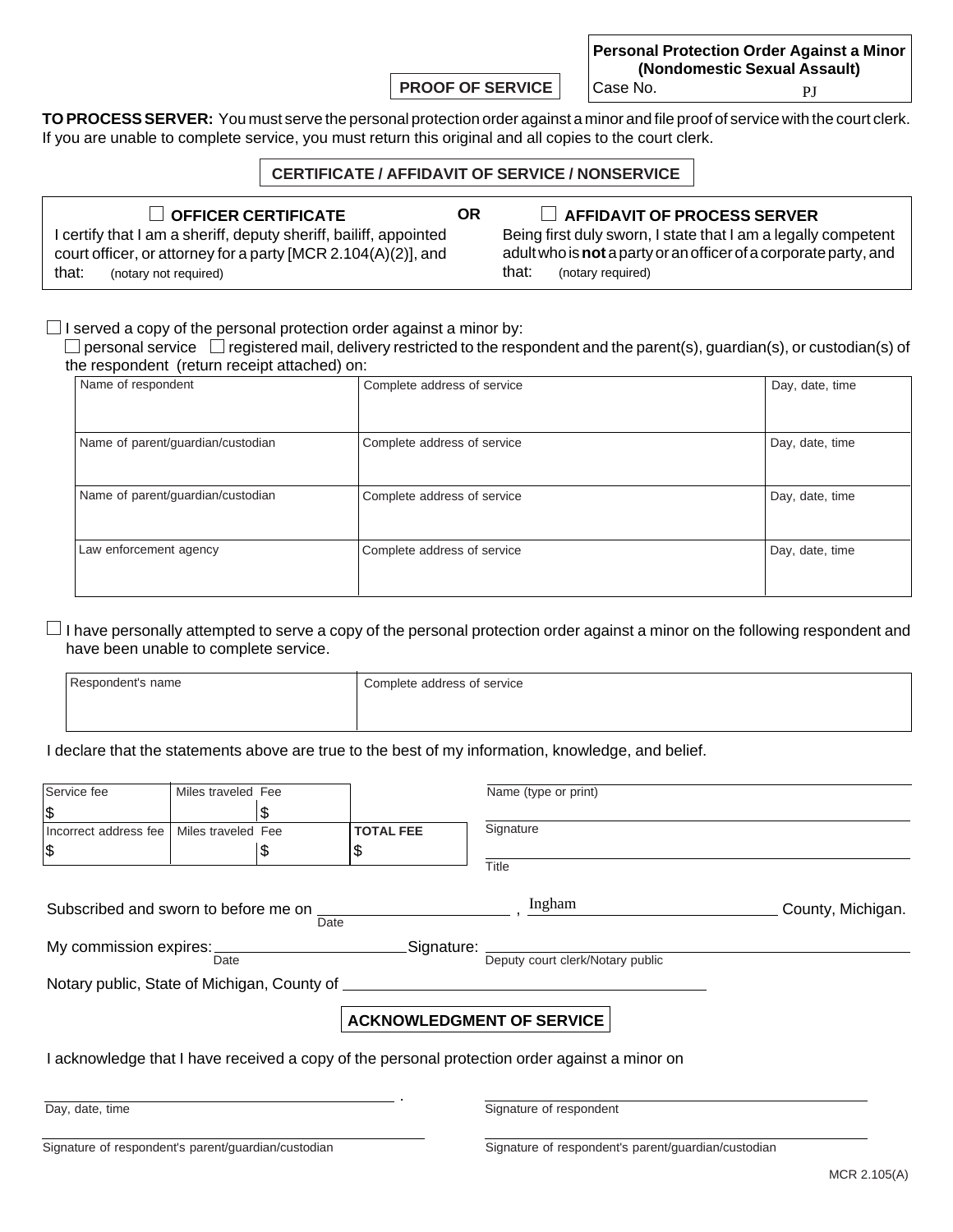## **Form CC 396M**

# **PERSONAL PROTECTION ORDER AGAINST A MINOR (NONDOMESTIC SEXUAL ASSAULT)**

**Use this form** if you filled out form CC 395M, Petition for Personal Protection Order Against a Minor (Nondomestic Sexual Assault).